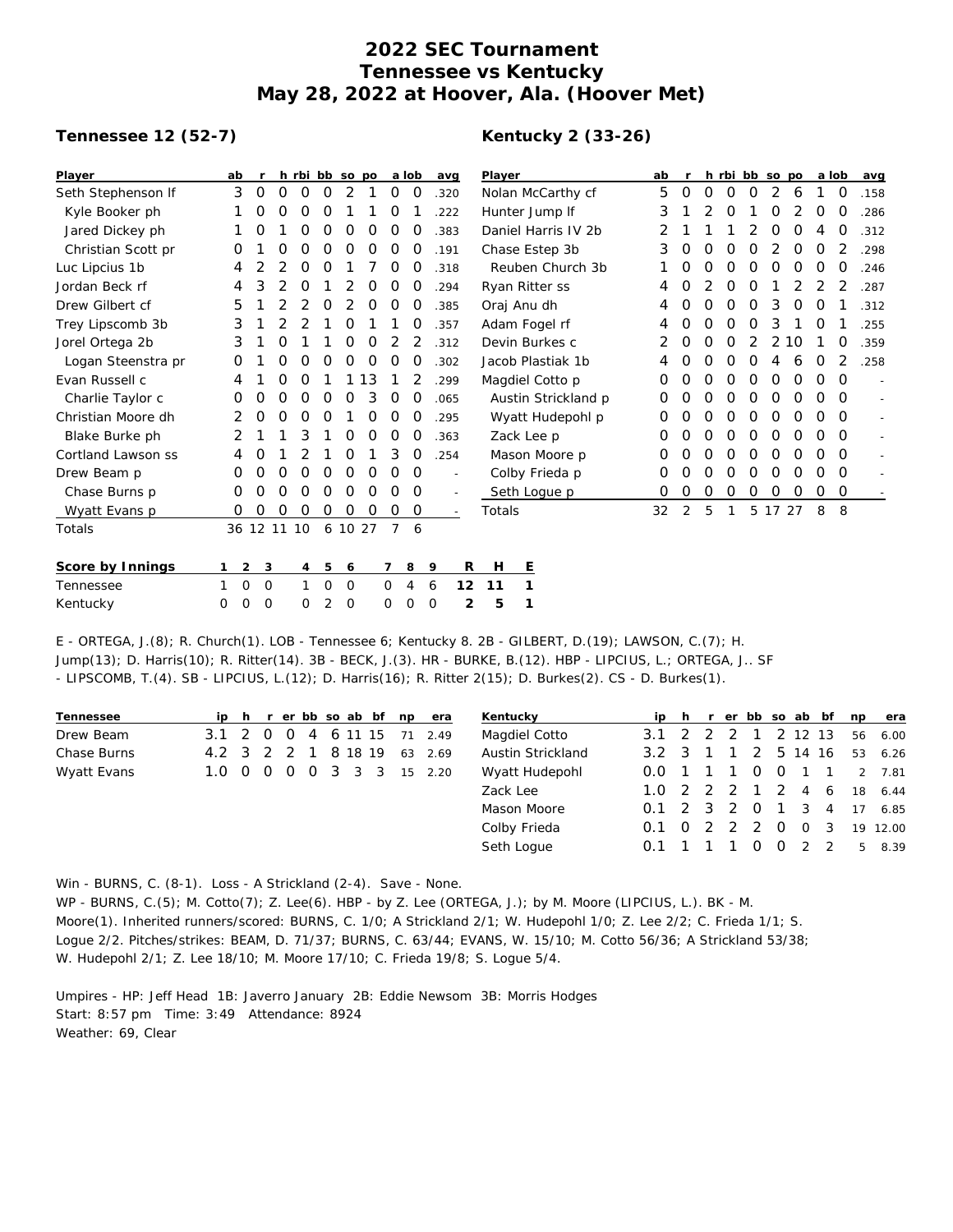## **2022 SEC Tournament Tennessee vs Kentucky May 28, 2022 at Hoover, Ala. (Hoover Met)**

| Score by Innings                                                                                                                                                                                                                                                                                                                                                                                                                                                                                                                                              | $\mathbf{1}$ | $2 \quad 3$                |                                  |          | 5                   | 6                          | 7 <sup>7</sup>       | 8                          |               | R                    |      | H                | E                 |                                                                                                                                                                                            |  |  |  |                                                                                                                                            |  |
|---------------------------------------------------------------------------------------------------------------------------------------------------------------------------------------------------------------------------------------------------------------------------------------------------------------------------------------------------------------------------------------------------------------------------------------------------------------------------------------------------------------------------------------------------------------|--------------|----------------------------|----------------------------------|----------|---------------------|----------------------------|----------------------|----------------------------|---------------|----------------------|------|------------------|-------------------|--------------------------------------------------------------------------------------------------------------------------------------------------------------------------------------------|--|--|--|--------------------------------------------------------------------------------------------------------------------------------------------|--|
| Tennessee<br>Kentucky                                                                                                                                                                                                                                                                                                                                                                                                                                                                                                                                         | $\Omega$     | $\overline{0}$<br>$\Omega$ | $\overline{0}$<br>$\overline{0}$ | $\Omega$ | $\overline{0}$<br>2 | $\Omega$<br>$\overline{0}$ | $\Omega$<br>$\Omega$ | $\overline{4}$<br>$\Omega$ | 6<br>$\Omega$ | $\overline{12}$<br>2 |      | 11<br>5          | $\mathbf{1}$<br>1 |                                                                                                                                                                                            |  |  |  |                                                                                                                                            |  |
| Tennessee starters: 4/lf STEPHENSON; 40/1b LIPCIUS, L.; 27/rf BEQIQB.<br>J.; 1/cf GILBERT, D.; 21/3b LIPSCOMB, T.; 2/2b ORTEGA, J.; 6/c<br>RUSSELL, E.; 7/dh MOORE, C.; 9/ss LAWSON, C.; 32/p BEAM, D.Tennessee 6th - R. Church to 3b for C. Estep. LIPCIUS, L. singled to<br>Kentucky starters: 19/cf N. McCarthy; 10/lf H. Jump; 1/2b D. Harris;<br>12/3b C. Estep; 47/ss R. Ritter; 28/dh O. Anu; 55/rf A. Fogel; 7/c<br>D. Burkes; 26/1b J. Plastiak; 23/p M. Cotto;                                                                                      |              |                            |                                  |          |                     |                            |                      |                            |               |                      |      |                  |                   | LIPCIUS, L. stole second. GILBERT, D. struck out swinging (2-2)<br>out to If (1-0 B). 0 runs, 1 hit, 0 errors, 2 LOB.                                                                      |  |  |  | second base (1-2 BKSFF). BECK, J. struck out swinging (1-2 BSKS).<br>SBFBFS). LIPSCOMB, T. intentionally walked (0-0). ORTEGA, J. lined    |  |
| Tennessee 1st - No play. STEPHENSON struck out looking (0-2 KFK).<br>LIPCIUS, L. grounded out to 2b (0-2 SSF). BECK, J. tripled down the entucky 6th - A. Fogel grounded out to ss (0-0). D. Burkes struck<br>If line (2-2 BKBSF). BECK, J. scored on a wild pitch. GILBERT, D.<br>flied out to cf (2-1 BKB). 1 run, 1 hit, 0 errors, 0 LOB.                                                                                                                                                                                                                  |              |                            |                                  |          |                     |                            |                      |                            |               |                      |      |                  |                   | out swinging (1-2 BKSS). J. Plastiak struck out swinging (0-2 SKS).<br>0 runs, 0 hits, 0 errors, 0 LOB.                                                                                    |  |  |  |                                                                                                                                            |  |
| Kentucky 1st - N. McCarthy struck out swinging (1-2 BFKS). H. JumpTennessee 7th - RUSSELL, E. popped up to ss (1-1 SB). BURKE, B. pinch<br>walked (3-1 BFBBB). D. Harris walked (3-1 FBBBB); H. Jump advantition MOORE, C BURKE, B. grounded out to 2b (0-0). LAWSON, C.<br>to second. C. Estep struck out swinging (2-2 BBKSS). R. Ritter<br>grounded out to ss (1-1 BK). 0 runs, 0 hits, 0 errors, 2 LOB.                                                                                                                                                   |              |                            |                                  |          |                     |                            |                      |                            |               |                      |      |                  |                   | K. struck out looking (0-2 SKK). 0 runs, 0 hits, 0 errors, 1 LOB.                                                                                                                          |  |  |  | walked (3-2 BBFKBB). BOOKER, K. pinch hit for STEPHENSON. BOOKEI                                                                           |  |
| Tennessee 2nd - LIPSCOMB, T. lined out to cf (3-2 BBKKB). ORTECKenlucky 7th - BOOKER, K. to If. N. McCarthy grounded out to 2b<br>fouled out to rf (3-2 BSBFB). RUSSELL, E. flied out to If (2-0 BB).<br>0 runs, 0 hits, 0 errors, 0 LOB.                                                                                                                                                                                                                                                                                                                     |              |                            |                                  |          |                     |                            |                      |                            |               |                      |      |                  |                   | (0-0). H. Jump popped up to If (0-0). D. Harris grounded out to ss<br>(3-2 BBBKK). 0 runs, 0 hits, 0 errors, 0 LOB.                                                                        |  |  |  |                                                                                                                                            |  |
| Kentucky 2nd - O. Anu struck out swinging (0-2 KFS). A. Fogel struckennessee 8th - LIPCIUS, L. singled up the middle (0-0). W. Hudepohl<br>out swinging (2-2 BFSBS). D. Burkes walked (3-2 BKBFBB). D. Burkesp for A Strickland. BECK, J. singled to left field (1-0 B);<br>out at second c to ss, caught stealing. 0 runs, 0 hits, 0 errors, 0<br>LOB.                                                                                                                                                                                                       |              |                            |                                  |          |                     |                            |                      |                            |               |                      |      |                  |                   | LIPCIUS, L. advanced to second. Z. Lee to p for W. Hudepohl.<br>to right field (0-1 F); BECK, J. advanced to second; LIPCIUS, L.                                                           |  |  |  | GILBERT, D. struck out swinging (2-2 BBSFS). LIPSCOMB, T. singled                                                                          |  |
| Tennessee 3rd - MOORE, C. grounded out to 2b (3-2 BSBFB). LAWS <b>aNa</b> 6ced to third. ORTEGA, J. hit by pitch, RBI (2-0 BB); LIPSCOMB,<br>flied out to cf (0-2 KS). STEPHENSON flied out to cf (0-1 K). 0<br>runs, 0 hits, 0 errors, 0 LOB.                                                                                                                                                                                                                                                                                                                |              |                            |                                  |          |                     |                            |                      |                            |               |                      |      |                  |                   | T. advanced to second; BECK, J. advanced to third; LIPCIUS, L.                                                                                                                             |  |  |  | scored. RUSSELL, E. struck out swinging (1-2 BFSS). BURKE, B. to<br>dh. ORTEGA, J. advanced to second on a wild pitch; LIPSCOMB, T.        |  |
| Kentucky 3rd - J. Plastiak struck out swinging (3-2 FBBFBS). N.<br>McCarthy grounded out to 3b (1-0 B). H. Jump singled to left center<br>(1-2 FFB). D. Harris walked (3-1 BBFBB); H. Jump advanced to<br>second. C. Estep struck out swinging (1-2 FSBS). 0 runs, 1 hit, 0<br>errors, 2 LOB.                                                                                                                                                                                                                                                                 |              |                            |                                  |          |                     |                            |                      |                            |               |                      |      | 0 errors, 1 LOB. |                   | advanced to third on a wild pitch; BECK, J. scored on a wild pitch.<br>center, 2 RBI (0-1 K); BURKE, B. advanced to third, out at home cf                                                  |  |  |  | BURKE, B. intentionally walked (2-0 BB). LAWSON, C. doubled to left<br>to ss to c; ORTEGA, J. scored; LIPSCOMB, T. scored. 4 runs, 4 hits, |  |
| Tennessee 4th - LIPCIUS, L. struck out looking (0-2 KSFK). BECK, JKentucky 8th - R. Church fouled out to 1b (0-0). R. Ritter singled to<br>walked (3-2 SBBBKB). GILBERT, D. singled to first base (1-1 FB); second base, advanced to second on a throwing error by 2b (1-1 BS).<br>BECK, J. advanced to second. A Strickland to p for M. Cotto.<br>LIPSCOMB, T. singled through the left side, RBI (1-2 SBF); GILBERTogel struck out swinging (0-2 KSS). 0 runs, 1 hit, 1 error, 1 LOB.<br>D. advanced to second; BECK, J. scored. ORTEGA, J. flied out to cf |              |                            |                                  |          |                     |                            |                      |                            |               |                      |      |                  |                   | R. Ritter stole third. O. Anu struck out swinging (2-2 FBSBFFS). A.                                                                                                                        |  |  |  |                                                                                                                                            |  |
| to right center (0-0); GILBERT, D. advanced to third. RUSSELL, E. Tennessee 9th - M. Moore to p for Z. Lee. DICKEY, J. pinch hit for<br>grounded out to 2b (0-1 F). 1 run, 2 hits, 0 errors, 2 LOB.                                                                                                                                                                                                                                                                                                                                                           |              |                            |                                  |          |                     |                            |                      |                            |               |                      |      |                  |                   | BOOKER, K DICKEY, J. singled to left field (1-0 B). SCOTT, C.                                                                                                                              |  |  |  | pinch ran for DICKEY, J LIPCIUS, L. hit by pitch (2-0 BB); SCOTT,                                                                          |  |
| Kentucky 4th - R. Ritter doubled to left center (3-1 BBFB). O. Anu<br>grounded out to 2b (2-2 BFBSF); R. Ritter advanced to third. BURNSFBFBFFFFS). LIPCIUS, L. advanced to second on a balk; SCOTT, C.<br>C. to p for BEAM, D A. Fogel struck out swinging (2-2 BBFSS). D.<br>Burkes walked (3-1 KBBBB). D. Burkes stole second. J. Plastiak<br>struck out swinging (1-2 SSBS). 0 runs, 1 hit, 0 errors, 2 LOB.                                                                                                                                              |              |                            |                                  |          |                     |                            |                      |                            |               |                      |      |                  |                   | C. advanced to second. BECK, J. struck out swinging (3-2<br>advanced to third on a balk. GILBERT, D. doubled to left field,<br>advanced to third on a throwing error by 3b, 2 RBI (0-1 F); |  |  |  | LIPCIUS, L. scored; SCOTT, C. scored. C. Frieda to p for M. Moore.<br>LIPSCOMB, T. flied out to cf, SF, RBI (3-2 FBBBSFFF); GILBERT, D.    |  |
| Tennessee 5th - MOORE, C. struck out swinging (3-2 BFBFBFS). LA\&\\$@\\, unearned. ORTEGA, J. walked (3-2 BFFBBB). STEENSTRA pinch<br>C. grounded out to ss (0-1 F). STEPHENSON struck out swinging, orden for ORTEGA, J RUSSELL, E. walked (3-0 BBBB); STEENSTRA<br>at first c to 1b (1-2 KBFS). 0 runs, 0 hits, 0 errors, 0 LOB.                                                                                                                                                                                                                            |              |                            |                                  |          |                     |                            |                      |                            |               |                      |      |                  |                   |                                                                                                                                                                                            |  |  |  | advanced to second. S. Logue to p for C. Frieda. BURKE, B. homered<br>to right field, 3 RBI (0-0); RUSSELL, E. scored; STEENSTRA scored.   |  |
| Kentucky 5th - N. McCarthy fouled out to 3b, bunt (0-0). H. Jump<br>doubled to left field (1-2 BKS). D. Harris doubled to right center,<br>RBI (0-0); H. Jump scored. C. Estep fouled out to If (0-2 KF). D.                                                                                                                                                                                                                                                                                                                                                  |              |                            |                                  |          |                     |                            |                      |                            |               |                      | LOB. |                  |                   | LAWSON, C. popped up to ss (1-2 BKK). 6 runs, 3 hits, 1 error, 0                                                                                                                           |  |  |  |                                                                                                                                            |  |
| Harris stole third. R. Ritter struck out swinging, reached first on<br>a wild pitch (1-2 KBFS); D. Harris scored. R. Ritter stole second.<br>O. Anu struck out looking (3-2 BFFBBK). 2 runs, 2 hits, 0 errors, 1                                                                                                                                                                                                                                                                                                                                              |              |                            |                                  |          |                     |                            |                      |                            |               |                      |      |                  |                   | looking (3-2 BFBBSFK). J. Plastiak struck out looking (1-2 FKBK).                                                                                                                          |  |  |  | Kentucky 9th - SCOTT, C. to If. STEENSTRA to 2b. TAYLOR, C. to c for<br>RUSSELL, E EVANS, W. to p for BURNS, C D. Burkes struck out        |  |